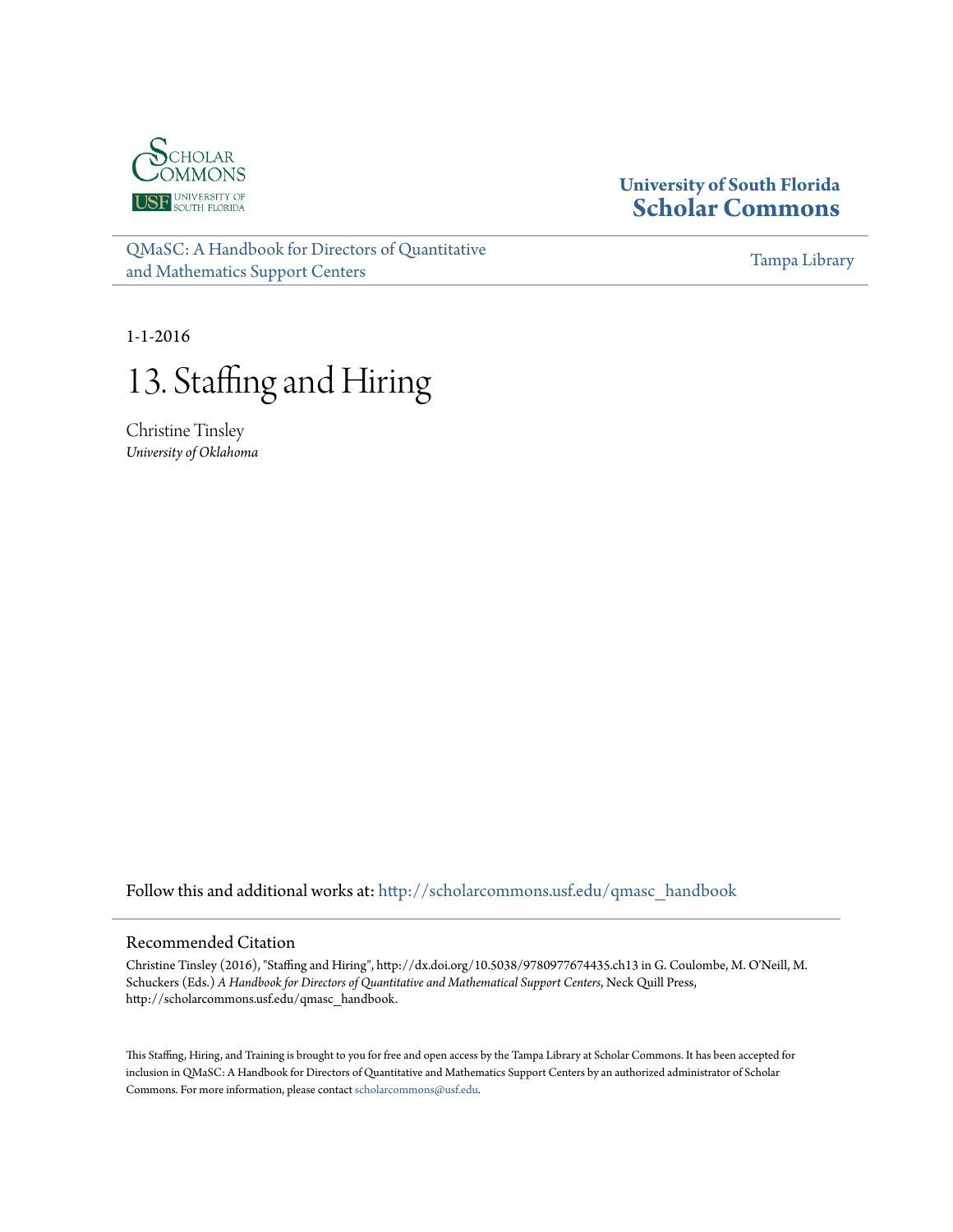## Staffing and Hiring

 c Christine Tinsley, University of Oklahoma

### 1 Introduction

Some QMaSCs may have just a few employees, while others may have 50 or more employees, depending on the needs and budgets of each institution. No matter the size of the QMaSC, a good, qualified staff is the most important asset. A larger center may have a director, assistant director, course coordinators, and a tutoring staff, whereas a smaller center may have just a director and a tutoring staff.

### 2 Hiring an Assistant Director

To begin the process, the director will confer with the human resources department in order to understand all posting and hiring policies. After consulting with that department, the director or a hiring committee will create a job description to be advertised. The university or college's human resource department can be helpful in posting the position to the institution's website and in submitting it to professional journals and organizations. The position might also be posted to the QMaSC's own website and to quantitative reasoning list-servers. It may also be helpful to forward the announcement to departments served by the QMaSC. Once the director or hiring committee has selected applicants who will be interviewed, the director or hiring committee should have a set of questions that they will ask of all applicants being interviewed. There should also be a timeline

Suggested Citation: Christine Tinsley (2016), "Staffing and Hiring", [http://dx.doi.org/10.5038/](http://dx.doi.org/10.5038/9780977674435.ch13) [9780977674435.ch13](http://dx.doi.org/10.5038/9780977674435.ch13) in G. Coulombe, M. O'Neill, M. Schuckers (Eds.) A Handbook for Directors of Quantitative and Mathematical Support Centers, Neck Quill Press, [http://scholarcommons.usf.edu/qmasc\\_handbook](http://scholarcommons.usf.edu/qmasc_handbook).

This material is based upon work supported, in part, by the National Science Foundation under Grant DUE-1255945. Any opinions, findings, and conclusions or recommendations expressed in this material are those of the author(s) and do not necessarily reflect the views of the National Science Foundation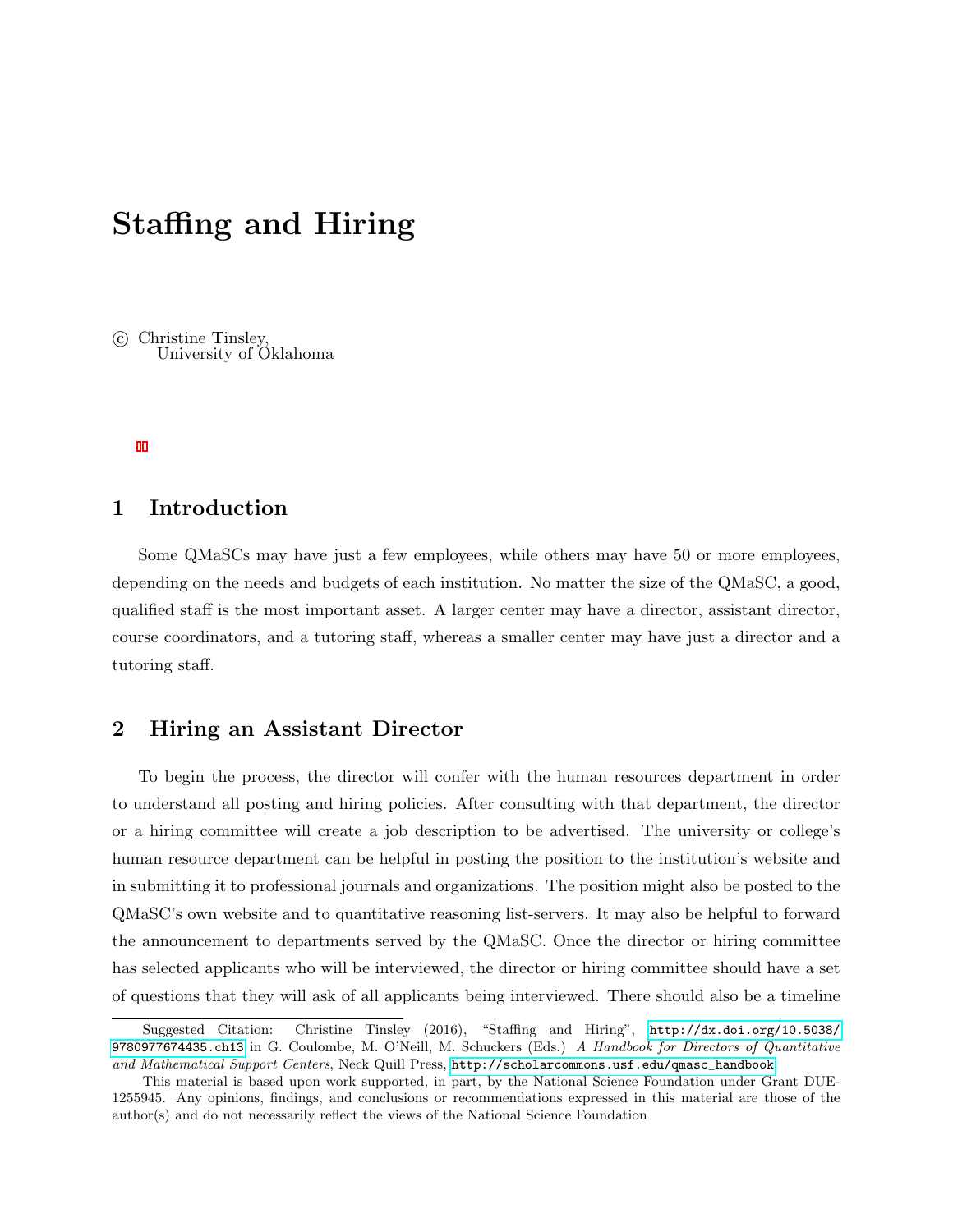with dates for interviews, for making the first offer, for making a second offer (if necessary), and for notifying other applicants that the position has been filled. Some possible interview questions are:

- 1. What do you already know about our institution and our students?
- 2. Tell me about yourself as a tutor, as a supervisor, and as a coworker.
- 3. How do you handle correcting a staff member?
- 4. How do you wish to be corrected?
- 5. How would you handle a difficult student?
- 6. With respect to instruction or training, what are your strengths?
- 7. What qualities do you wish to develop through this position?
- 8. In working with faculty to develop quantitative material, what specialization can you offer?
- 9. How will this position fit into your career trajectory?
- 10. Where do you see yourself in five years?
- 11. Do you have questions for me (us)?

At the end of the interview, the interviewer will let the applicant know when the search will culminate in a hiring decision.

Normally, the director will make a formal offer of the position to the top applicant. (If the offer is not accepted, the offer will go to the second applicant, etc.) After one of the applicants has accepted the offer of the position, the director will follow up with all other applicants thanking them for their applications (and, if interviewed, for their time), letting them know that despite their strong applications, the position has been filled.

In some institutions, the human resources department or the home department provides training in FERPA [1], sexual harassment, and academic misconduct. If the human resources department does not provide this training, the director should provide or arrange training in these areas. Once the employee has finished all training, he or she should sign a letter (see appendix "Acknowledgement of Policies") recognizing that she or he understands the institution's policies concerning these matters.

### 3 Hiring Graduate Teaching Assistants

Larger institutions might hire graduate teaching assistants to staff the QMaSC. Consult with the human resources department or graduate program to find out what policies need to be followed to employ teaching assistants as tutors or staff in the QMaSC. Whether or not these employees need to be hired, the director still needs to make sure they have completed the sexual harassment, FERPA, academic misconduct, or other training that is required by the institution's human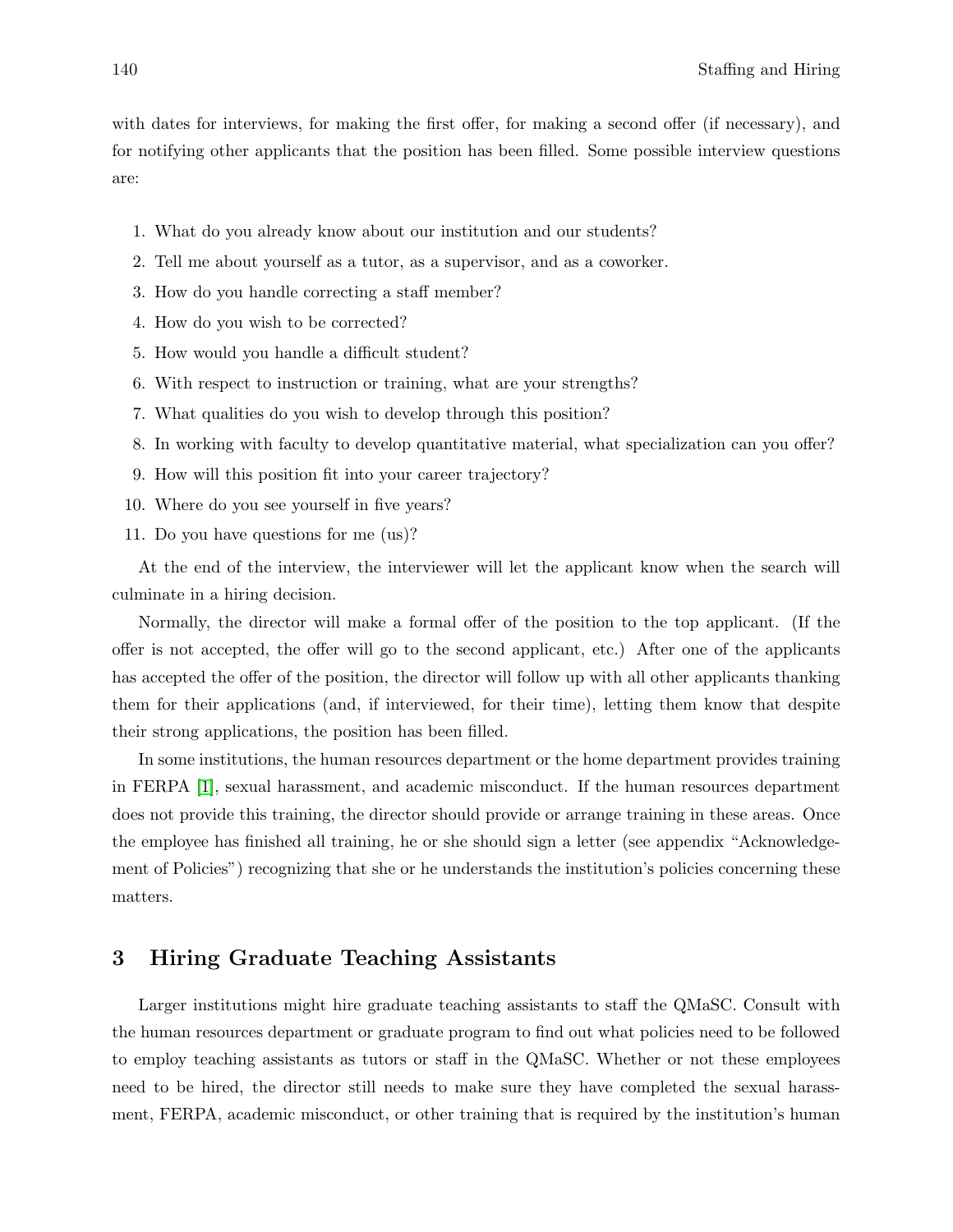resources department. If the human resources department or graduate school does not provide training in sexual harassment, FERPA, or academic misconduct, the director should provide the employee with training in these areas. Once the employee has finished all training, have the employee sign a letter, (see appendix "Acknowledgement of Policies") recognizing that she or he understands the institution's policies concerning these matters. Depending on the institution and the teaching assistants themselves, teaching assistants may need coaching or training in order to be effective tutors. A separate training program can be designed for them, or they can be included in training activities with the student peer tutors.

#### 4 Hiring Professional Tutors

As with the Assistant Director position, the director begins by consulting the human resources department in order to understand all posting and hiring policies. Most of the discussion about hiring an assistant director can apply to hiring professional tutors. Qualified applicants should have a demonstrated proficiency in math (or the content that they will tutor), strong interpersonal and communication skills (able to work with individual students or with small groups of students), and good employee skills (submitting documents in a timely fashion and responding to email promptly). In addition to tutoring and encouraging students as they learn content, the tutor should teach students good study skills that can help them to become independent learners, so interviewers should seek to find out what the prospective tutor knows about teaching study skills and about different types of learners.

### 5 Hiring Student Tutors

Many QMaSCs have each potential tutor submit an application, a copy of his or her transcript, and, if he or she has one, a résumé. (See the "Sample Application" in the appendix.) If names of potential tutors come from departments that have vetted the potential tutors, then the students' abilities with the material content have been verified. If a student who has not been vetted through a department applies to become a tutor, he or she should be asked to provide the names of two professors who can verify the student's proficiency with the material. In both cases, it can be helpful to ask a student to provide the name of a faculty or staff member outside the department who can provide a reference regarding reliability and interpersonal skills. Some QMaSCs might ask the student to provide a letter of reference as part of his or her application; others might send an email to the student's references asking for verification independently (see the "Quick Reference Request" in the appendix). The QMaSC might also administer a proficiency exam in case further verification of the student's abilities with math (or other topics) is required. Such an exam can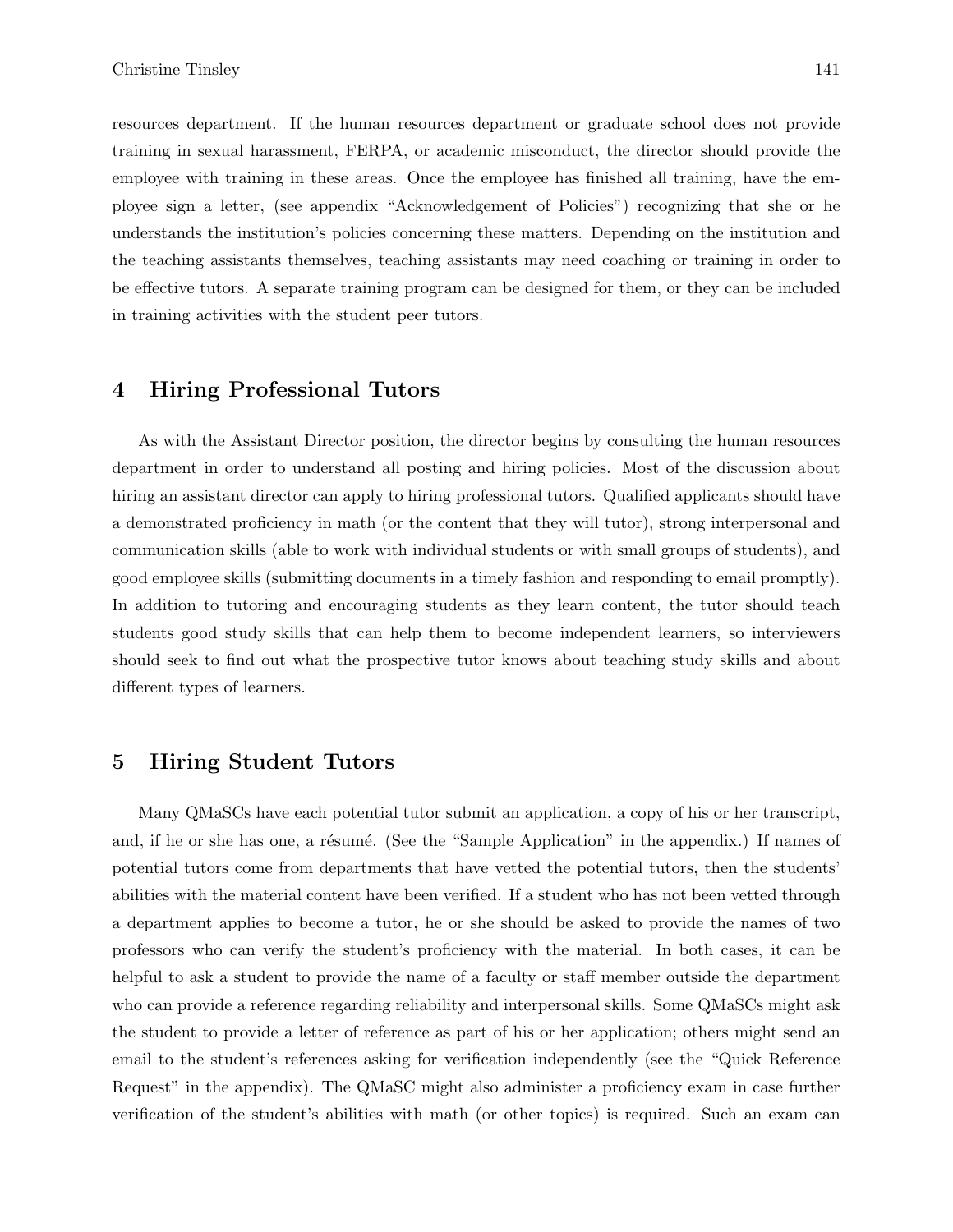have distinct levels of math in order to determine the applicant's level of ability (see the "Math Proficiency Questions" in the appendix).

After applications and references have been obtained, an interview can be set up. All applicants should be asked the same questions in the interview so that the director can fairly assess their qualifications. As part of the interview, the applicants can be asked to explain a solution to a particular problem, and they can then be asked to play the role of a tutor coaxing a student to arrive at a solution to a problem. Other questions that can be useful are:

- 1. What is your attitude about mathematics (or other subject that will be tutored)?
- 2. You are being considered as a tutor for (course or department): What was your experience in the class?
- 3. How do you feel about students who have a hard time understanding the material?
- 4. What would you say to a student who comes in and talks negatively about a professor?
- 5. How would you handle a student who just wants you to do their homework?
- 6. What would you do if you were unable to answer a student's questions?

The interview should inform the applicant about expectations of tutors, and it should include a tour of the QMaSC. Tell the applicants about various trainings that will be required of them if they are hired (FERPA, sexual harassment, academic misconduct, tutor training) and about any documents that will be required (social security number, I-9, W-4, direct deposit). When the QMaSC staff or hiring committee has made decisions about which applicants to hire, the hiring letter should outline the expectations and requirements for tutors. Applicants should be asked to sign or initial the letter to indicate that they understand and accept these requiements and expectations. Additionally, once the various trainings are completed, the QMaSC may wish to have the tutor sign a letter recognizing that she or he understands the institution's and QMaSC's policies.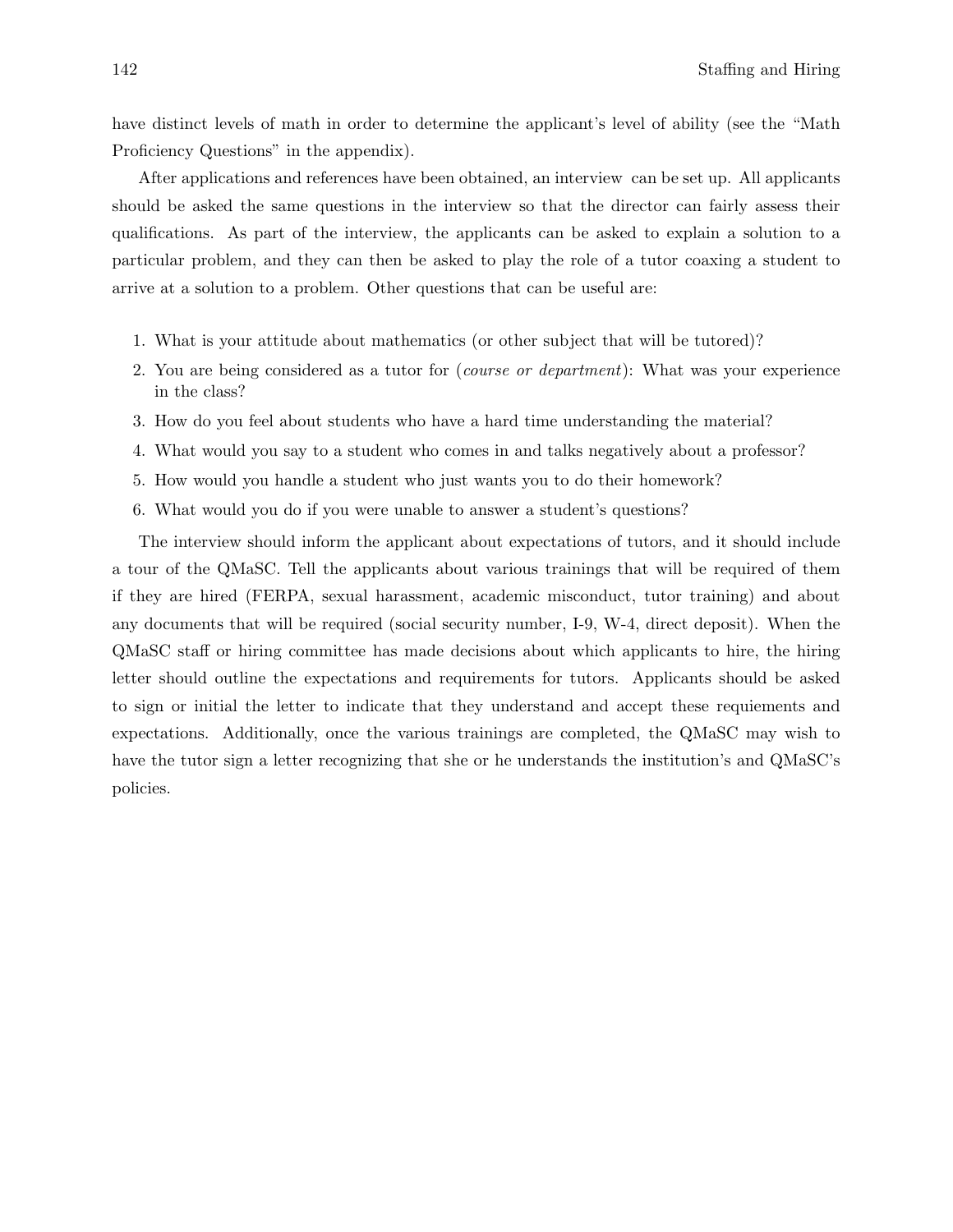### 6 Appendix

### Acknowledgement of Policies Academic Misconduct

"Academic misconduct is defined as any act which improperly affects the evaluation of a student's academic performance or achievement. It specifically includes cheating, plagiarism, fabrication, fraud, destruction of property, and bribery or intimidation, as well as assisting others or attempting to engage in such acts. It is the responsibility of each student to be familiar with the definitions, policies and procedures concerning academic misconduct; and unfamiliarity with the code alters none of a student's rights or responsibilities thereunder." [2]

### Sexual Harassment

"Sexual Harassment is unlawful and may subject those who engage in it to University sanctions as well as civil and criminal penalties. Since some members of the university community hold positions of authority that may involve the legitimate exercise of power over others, it is their responsibility to be sensitive to that power. The University is committed to providing an environment of study and work free from sexual harassment and to ensuring the accessibility of appropriate grievance procedures for addressing all complaints regarding sexual harassment." [2]

### Confidentiality and Privacy

"Staff members may become aware of personal information concerning students for example grades, personal problems, etc. this information is protected by the Family Educational Rights and Privacy Act (FERPA). Staff members should not discuss this information with other staff members or students. If a student discusses emotional, physical or personal problems you should refer them to the appropriate resources." [2]

I understand and acknowledge the following policies.

Tutor Signature Date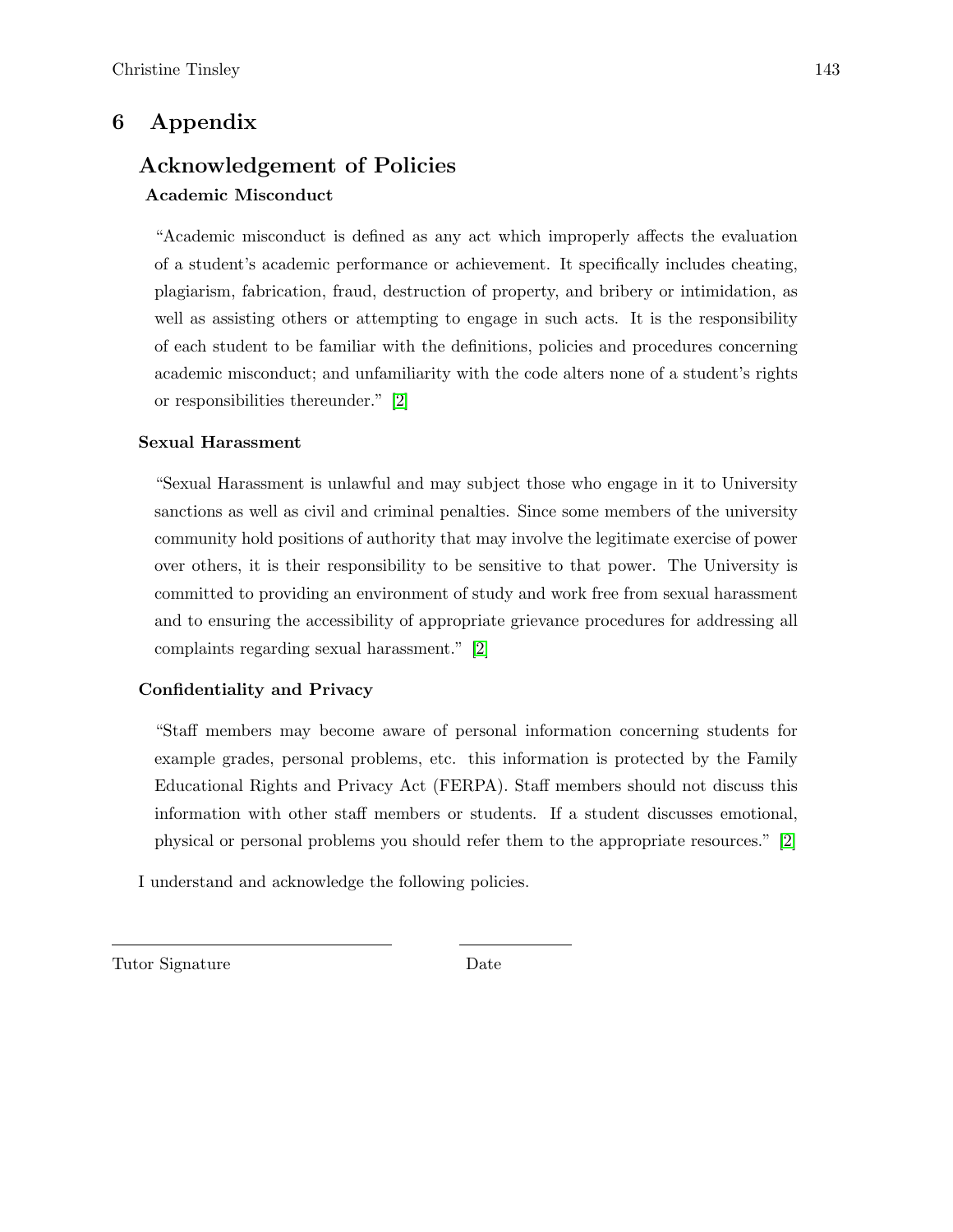### Sample Application (University of Oklahoma)

All applicants need to include: 1) completed application, 2) resume, 3) copy of transcript, and 4) one letter of recommendation from a math professor.

| Date of Birth: ID Number:                                         |  |  |                                          |  |
|-------------------------------------------------------------------|--|--|------------------------------------------|--|
| Are you currently enrolled: How many credit hours are you taking: |  |  |                                          |  |
| Status/ Class standing: Sophomore Junior                          |  |  | Senior Graduate Student                  |  |
|                                                                   |  |  | Major: Overall GPA: GPA in Math Courses: |  |
|                                                                   |  |  |                                          |  |

Based on my performance in class or my previous education, I feel competent to tutor students in the following courses/disciplines: Specific Course(s) / Discipline(s):

Education

| Name and Location. Full Address include country if | Dates attended | Graduation date and |
|----------------------------------------------------|----------------|---------------------|
| located outside of the USA                         |                | degree earned       |
| High School:                                       |                |                     |
|                                                    |                |                     |
|                                                    |                |                     |
| Undergraduate College:                             |                |                     |
|                                                    |                |                     |
|                                                    |                |                     |
| Graduate School or Other Education:                |                |                     |
|                                                    |                |                     |
|                                                    |                |                     |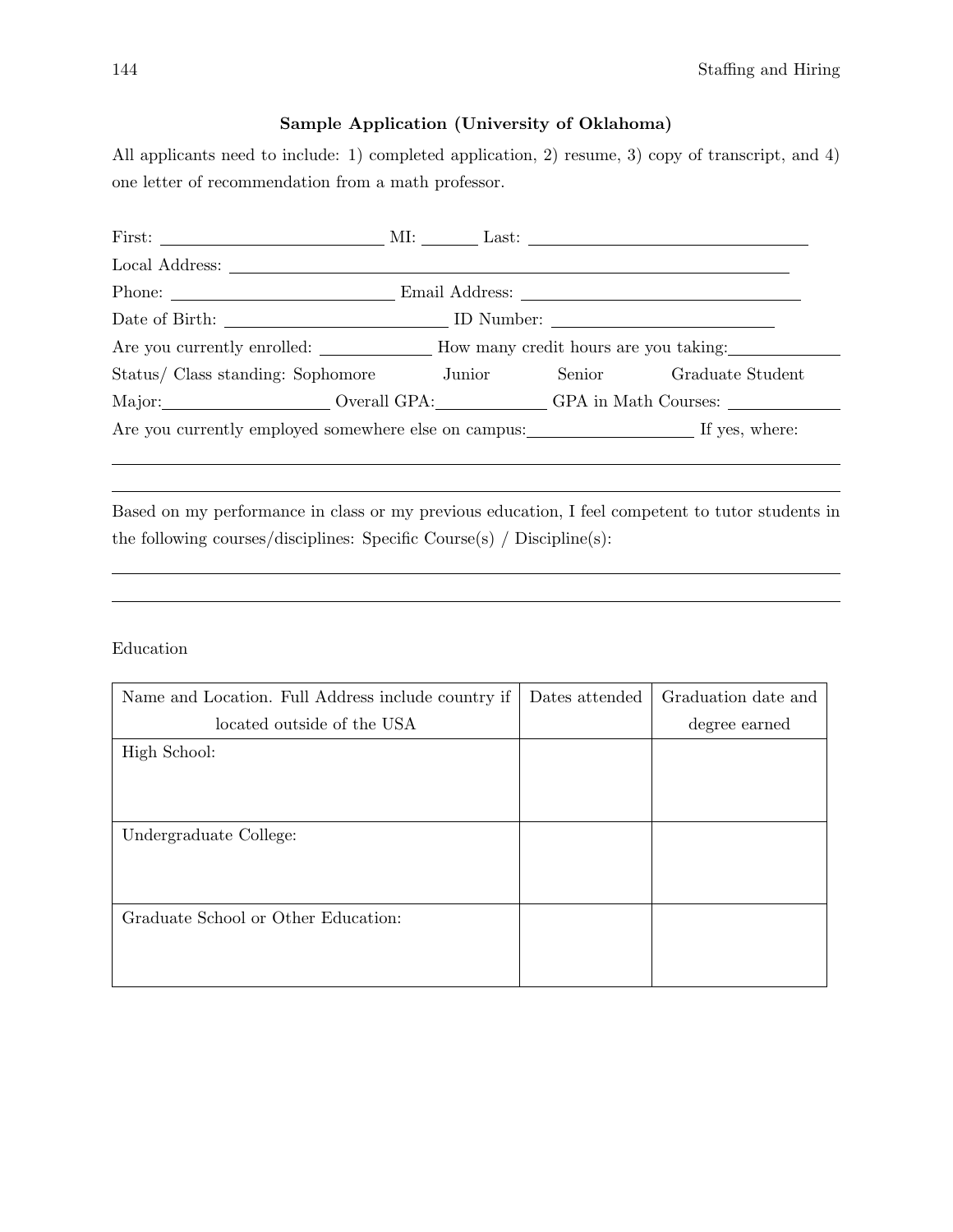### Christine Tinsley 145

### Employment History

| Position Held or Title | Dates of   | Employer's Name and Location. Full Address. Include |
|------------------------|------------|-----------------------------------------------------|
|                        | Employment | country if located outside the USA.                 |
|                        |            |                                                     |
|                        |            |                                                     |
|                        |            |                                                     |
|                        |            |                                                     |
|                        |            |                                                     |
|                        |            |                                                     |
|                        |            |                                                     |
|                        |            |                                                     |
|                        |            |                                                     |

Professional Reference

### Make sure to include a letter of recommendation from a professor

| Name and Title | Contract Information |
|----------------|----------------------|
|                |                      |
|                |                      |

Please write a short paragraph discussing what skills you can bring to the position. Include any relevant jobs or past experiences that make you qualified for the position.

Applicant Signature Date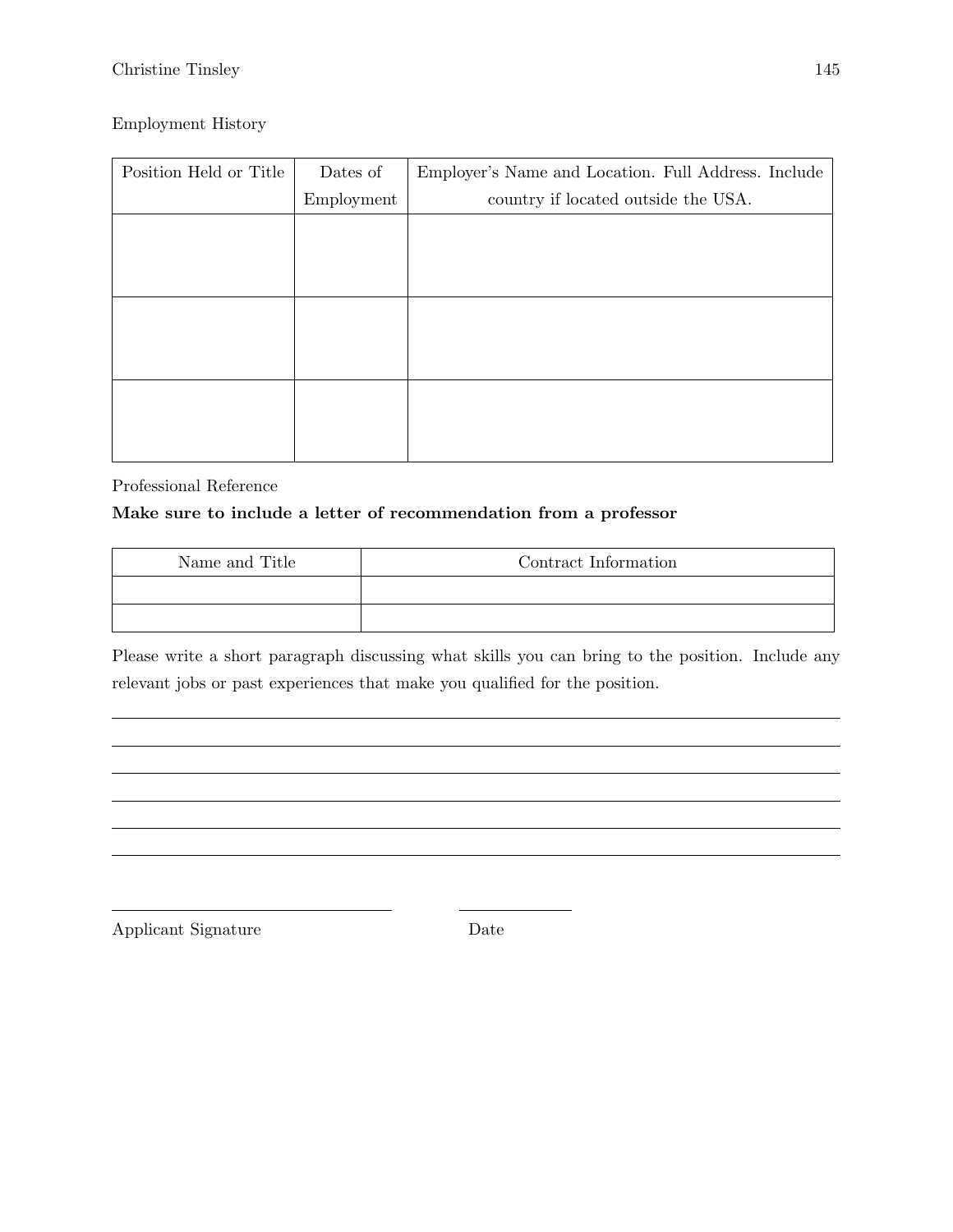#### Quick Reference Questions

Subject: RSVP requested by Friday: 2-minute reference for *Student Name* 

Student Name has listed you as a reference outside of the department for which she has applied to become a tutor. Please help us by answering the two questions:

Does this student possess qualities that would indicate promise as a tutor? (Is she/he approachable, patient, enthusiastic, solid/unflappable, excited about the material, and/or understanding of others' confusion?)

Yes.

No.

I have no basis for evaluating these qualities.

See comments.

Does this student possess qualities that would indicate promise as an employee? (Is she reliable? Is she organized? Is she on time for class, appointments, and meetings? Does she respond quickly and in a timely way to email communication?)

Yes.

No.

I have no basis for evaluating these qualities.

See comments.

Comments:

Thank you for your time!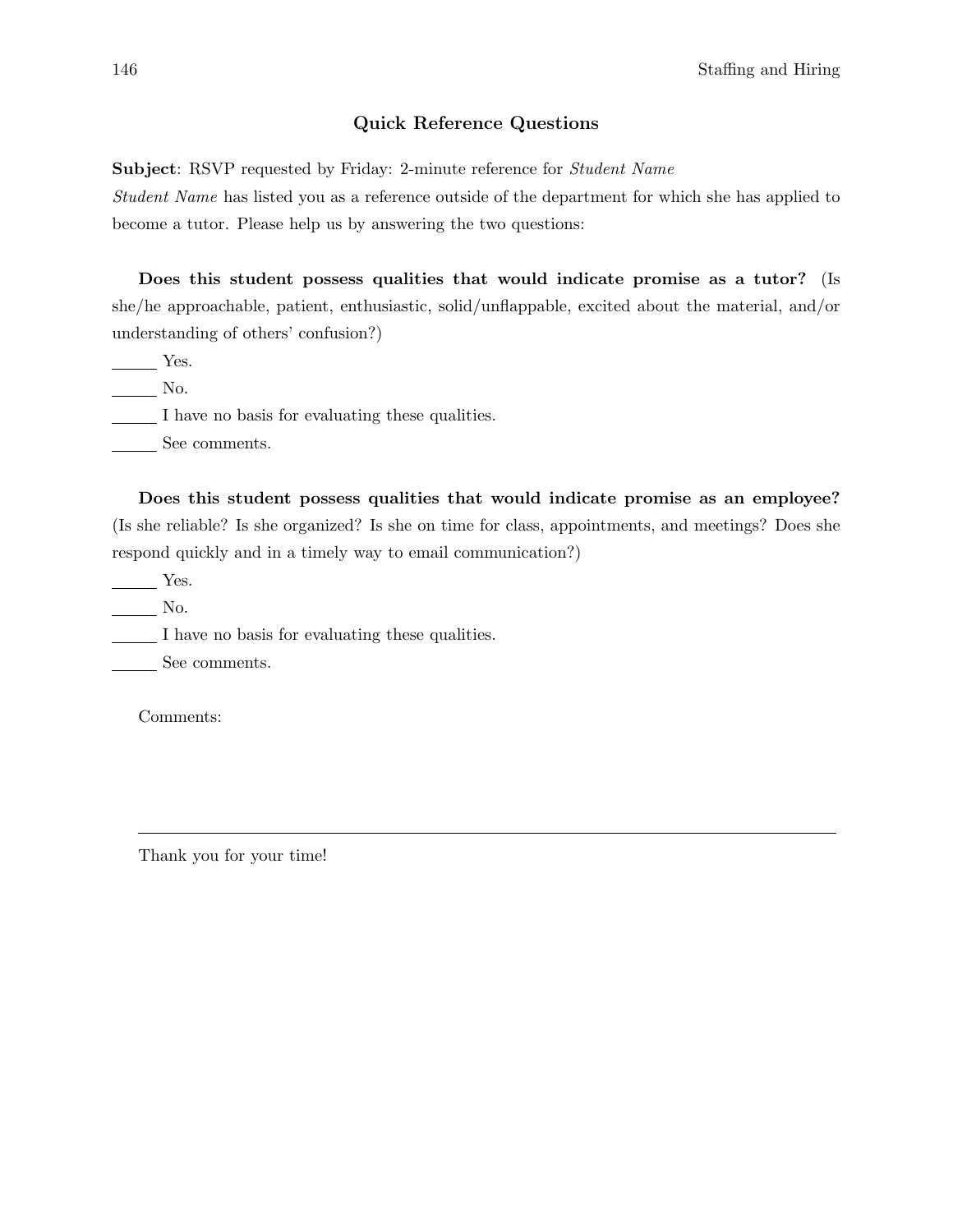### Math Proficiency Questions

Please go step-by-step, using the space below to explain how you would solve the following problems.

1. Find the center and radius of the circle:  $x^2 + y^2 + 8x - 6y - 15 = 0$ 

2. Use u-substitution to solve the following problem:  $\int \sqrt{x} \sin(1 + x^{3/2}) dx$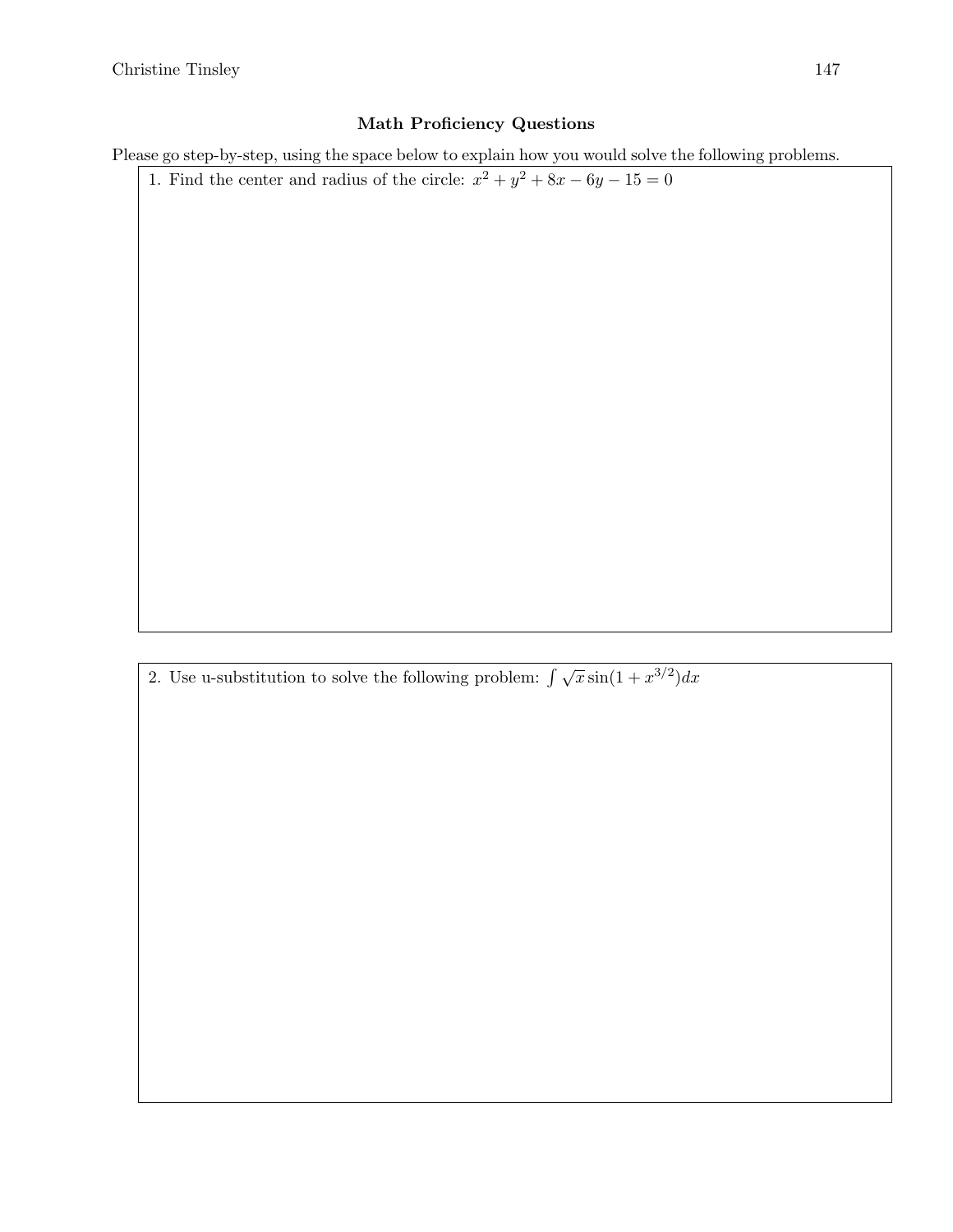3. Given:  $f(x,y) = ln(x^2 + y^2)$  find  $f_x$ ,  $f_y$  and  $f_{xy}$ 

Official Use ONLY

Comments and Notes: